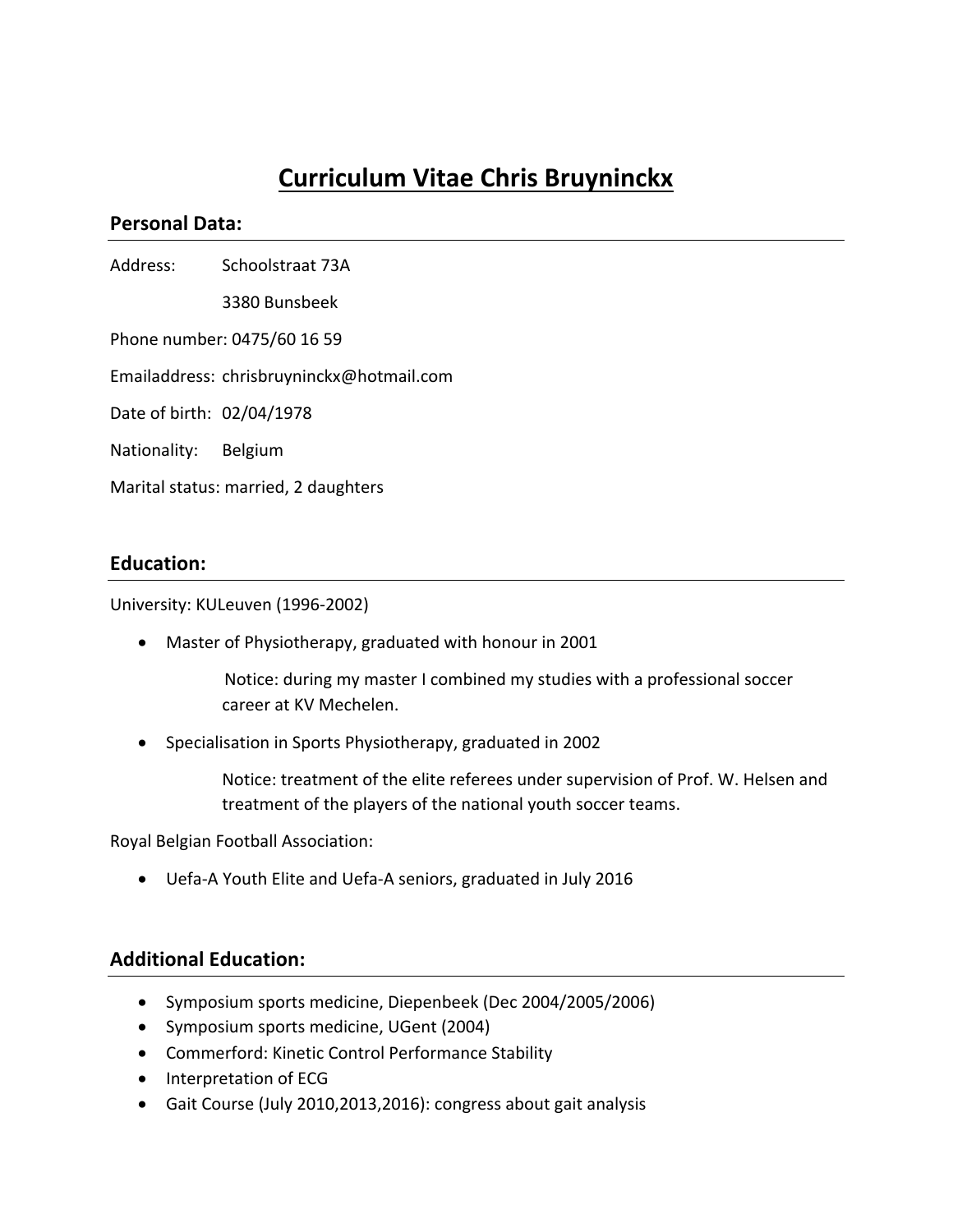## **Professional Experience:**

- July 2002-February 2017: University Hospital Leuven:
	- $\circ$  Measuring the isokinetic strength of muscles (biodex) and the work capacity at the CERM (Centre for Evaluation and Rehabilitation of Motoric Functions) with a variety of patients, but also with professional athletes:
		- team sports :
			- Soccer: RSCA, STVV, KVC Westerlo, Club Brugge, OHL, KRC Genk
			- Basket: Leuven Bears
		- individual athletes:
			- Athletics
			- Golf
			- Tennis
			- Swimming
			- Cycling
			- Triathlon
			- Gymnastics
			- …
	- $\circ$  Participation in several doctoral studies.
	- $\circ$  Performing gait analysis in children with CP at the University Hospital of Pellenberg in the Clinical Gait Analysis Lab.
- Bloso-VTS: Instructor "Prevention in sports injury and health education"
- February 2017-ongoing: Consultant Brain Central Learning MBMethod

### **Professional sports career:**

- Youth Teams:
	- o St Truidense VV
	- $\circ$  Standard de Liège (Belgian Champion U16 team with Bernd Thijs, Jean-Francois Gillet, Cedric Roussel,...)
	- o KTH Diest (Team with Timmy Simons, Mark Volders)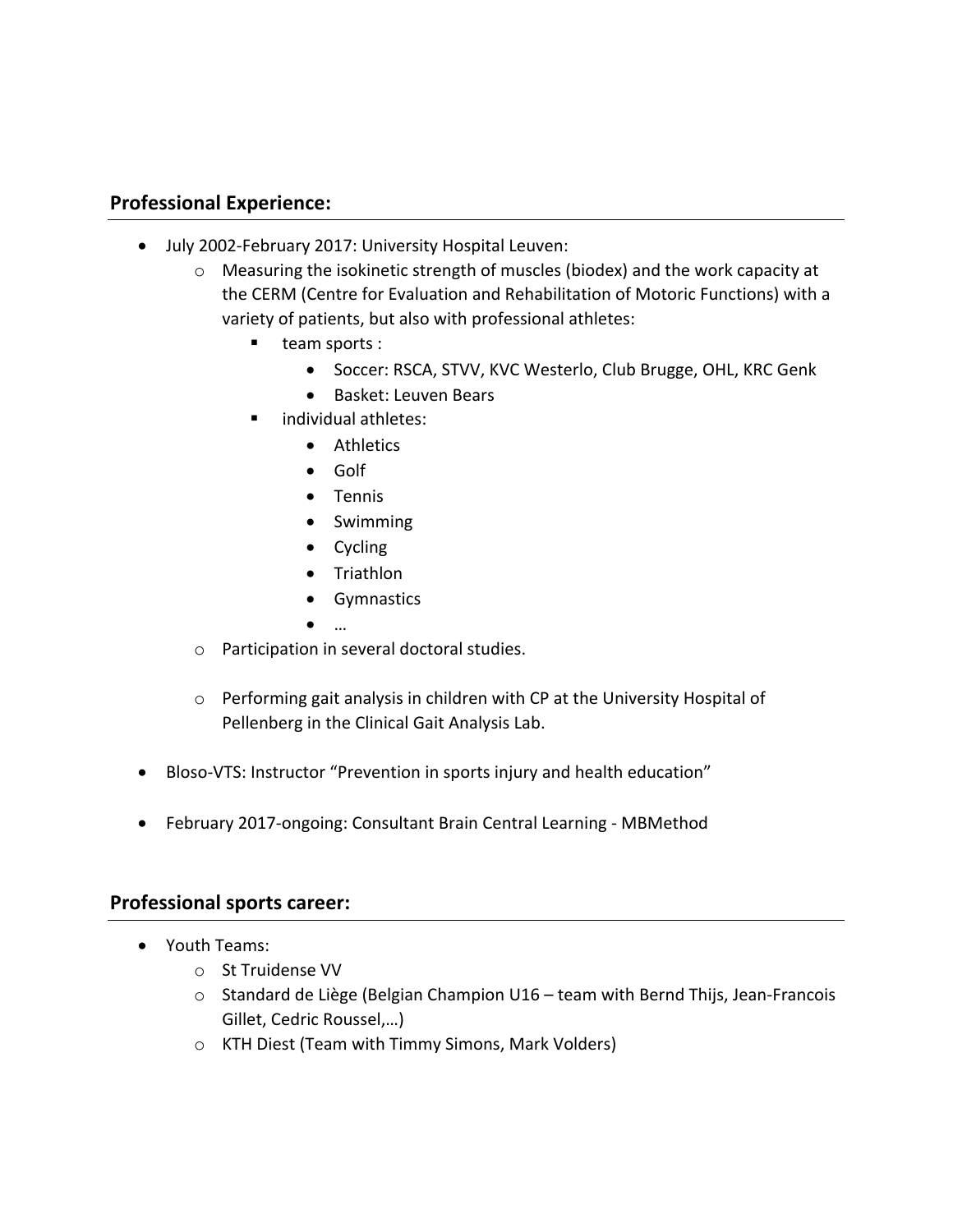- First Team:
	- $\circ$  KTH Diest: debut at age 17 in 2nd division
	- $\circ$  Racing Mechelen: twice team top scorer 3rd division
	- $\circ$  KV Mechelen: professional soccer player 1st division
	- $\circ$  KV Turnhout: 3rd division
	- $\circ$  Sporting Hasselt, SK Londerzeel, TSV Lyra, Olympia Wijgmaal: 4th division

## **Coaching experience:**

- Racing Mechelen: 1 year U9
- Total Foot Concept: september 2011-july 2015 (under supervision of Jean Kindermans)
- Cogitraining Football Academy: july 2015-2017, co-founder and coach
- Cogitraining and senseball soccer camp in AA Soccer Arena, Genk in 2014
- Cogitraining and senseball soccer camps Wellington, USA in 2014 and 2015
- Cogitraining and senseball soccer camps Plantation, USA in 2014, 2015 and 2016
- Cogitraining and senseball soccer camp in collaboration with Think Footure in 2015
- Cogitraining and senseball soccer camps in KRC Genk in 2015 and 2017
- Cogitraining and senseball soccer camp in Zulte Waregem in 2016
- Cogitraining and senseball soccer camps in KSV Diksmuide in 2016 and 2017
- Cogitraining and senseball soccer camp in Acquapartita, Italy (2017) in collaboration with Lele Pischetola (coach primavera AC Milan)
- Cogitraining and senseball soccer camp in ASV Geel in 2017
- Workshops Cogitraining and senseball Kansas City (MLS), Toronto, London Ontario (Canada), Nikivolos (Greece), Apeldoorn (Netherlands), KRC Genk, Global Soccer Academy, New York, Leicester City FC
- Coaching and coach education in Altinordu, Turkey in collaboration with with Michel Bruyninckx (former manager Standard Luik, STVV, KV Mechelen, RSC Anderlecht, former manager Aspire, former consultant AC Milan, Metz,) and Ed Graper (former Ajax coach and manager in Aspire, Qatar)
- Coaching and coach education in FC Lugano, swiss in collaboration with Michel Bruyninckx (former manager Standard Luik, STVV, KV Mechelen, RSC Anderlecht, former manager Aspire, former consultant AC Milan, Metz,...) and Ed Graper (former Ajax coach and manager in Aspire, Qatar)